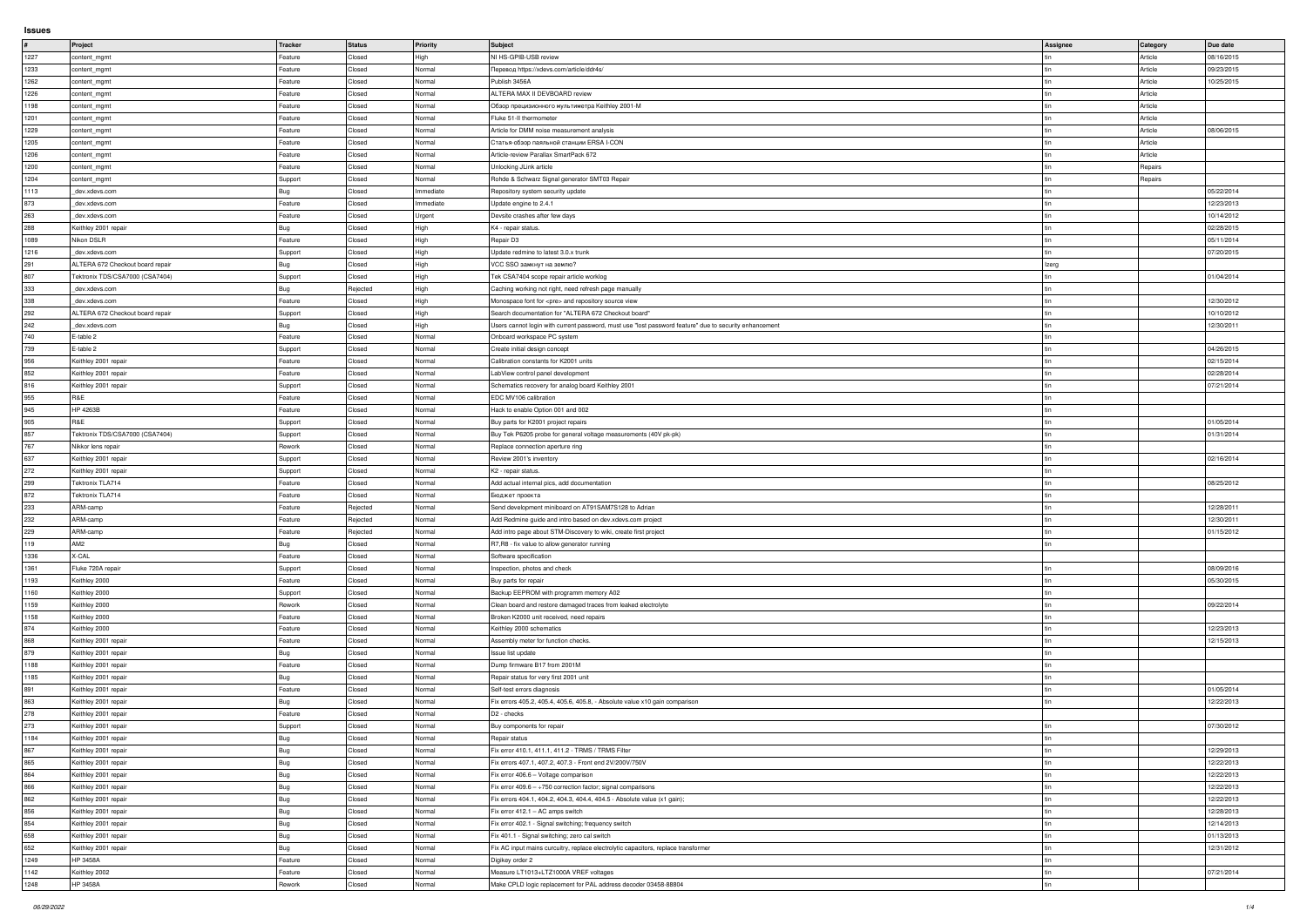|      | Project                         | Tracker   | Status   | <b>Priority</b> | Subject                                                                  | Assignee | <b>Category</b> | Due date   |
|------|---------------------------------|-----------|----------|-----------------|--------------------------------------------------------------------------|----------|-----------------|------------|
| 1261 | HP 3458A                        | Feature   | Closed   | Normal          | Make measurement on integrator and reference path on A3 A/D board        |          |                 | 10/16/2015 |
| 1289 | HP 3458A                        | Feature   | Closed   | Normal          | 1ppm/hour drift on new ADC board                                         |          |                 |            |
| 1299 | R&E                             | Feature   | Closed   | Normal          | Help sonicyang to repair HP 34401A                                       |          |                 | 01/16/2016 |
| 1272 | <b>HP 3458A</b>                 | Feature   | Closed   | Normal          | Install memory option 001 back                                           |          |                 | 11/30/2015 |
|      | HP 3458A                        | Feature   | Closed   | Normal          | ERROR 114 -- balanced multislope convergence                             |          |                 |            |
| 1260 |                                 |           |          |                 |                                                                          |          |                 |            |
| 1259 | HP 3458A                        | Bug       | Closed   | Normal          | ERROR 114 -- multislope rundown convergence                              |          |                 |            |
| 1039 | content_mgmt                    | Feature   | Failed   | Normal          | Статьи на май 2014                                                       |          |                 | 05/31/2014 |
| 815  | Tektronix TLA714                | Feature   | Closed   | Normal          | Unlock more memory for TLA7AA4                                           |          |                 |            |
| 1266 | HP3245A                         | Feature   | Closed   | Normal          | Receive unit, initial inspection and tests                               |          |                 |            |
|      | Nikon DSLR                      | Feature   | Closed   | Normal          | Schematics for fake EN-EL4a battery                                      |          |                 |            |
| 1112 |                                 |           |          |                 |                                                                          |          |                 |            |
| 1080 | Nikon DSLR                      | Feature   | Closed   | Normal          | Adjust EH-4 AC brick for 13VDC output for D3                             |          |                 |            |
| 1170 | Keithley 2510                   | Feature   | Closed   | Normal          | Calibrate unit                                                           |          |                 | 12/06/2014 |
| 1163 | content_mgmt                    | Feature   | Failed   | Normal          | Статьи к публикации                                                      |          |                 | 05/31/2014 |
| 1243 | HP 3458A                        | Feature   | Closed   | Normal          | Replace capacitors on A6 board.                                          |          |                 |            |
|      | HP 3458A                        | Feature   | Closed   | Normal          |                                                                          |          |                 | 10/05/2015 |
| 1242 |                                 |           |          |                 | Make 3D drawing for LTZ1000 plastic cap                                  |          |                 |            |
| 1236 | <b>HP 3458A</b>                 | Rework    | Closed   | Normal          | Test mains power supply domain & transformer                             |          |                 |            |
| 1237 | <b>HP 3458A</b>                 | Feature   | Closed   | Normal          | Order replacement parts from Keysight                                    |          |                 |            |
| 1235 | HP 3458A                        | Rework    | Closed   | Normal          | Buy and install A9 reference board                                       |          |                 |            |
| 1234 | HP 3458A                        | Feature   | Closed   | Normal          | Receive unit, initial inspection                                         |          |                 | 09/17/2015 |
|      |                                 | Feature   | Closed   |                 |                                                                          |          |                 | 06/30/2013 |
| 768  | Tektronix TDS/CSA7000 (CSA7404) |           |          | Normal          | Install all system Tektronix drivers for devices on Win2000              |          |                 |            |
| 754  | Tektronix TDS/CSA7000 (CSA7404) | Rework    | Closed   | Normal          | Outer covers replacement parts needed                                    |          |                 | 12/31/2013 |
| 1088 | KX                              | Inventory | Closed   | Normal          | MAX6610AUT temp sensor SOT23-6 THD box 10pcs                             |          |                 |            |
| 1087 | KX.                             | Inventory | Closed   | Normal          | LTC2057HS8 - 17pcs THD box                                               |          |                 |            |
| 941  | KX                              | Inventory | Closed   | Normal          | LTZ1000ACH SUPER-ZENER VREF                                              |          |                 |            |
|      |                                 |           |          |                 |                                                                          |          |                 |            |
| 940  | KX                              | Inventory | Closed   | Normal          | LTC1043CSWPBF SOW18   Building block SW-CAP DUAL                         |          |                 |            |
| 939  | KX.                             | Inventory | Closed   | Normal          | LT1116CS8                                                                |          |                 |            |
| 938  | KX.                             | Inventory | Closed   | Normal          | LT1223CS8                                                                |          |                 |            |
| 934  | KX                              | Inventory | Closed   | Normal          | PMBFJ111-215 JFET NCH 40V 20mA SOT23-3                                   |          |                 |            |
|      | KX                              |           |          |                 |                                                                          |          |                 |            |
| 933  |                                 | Inventory | Closed   | Normal          | PMBFJ620-115 NJFET DUAL 25V SOT363                                       |          |                 |            |
| 930  | KX                              | Inventory | Closed   | Normal          | TL7705ACDR                                                               |          |                 |            |
| 927  | KX                              | Inventory | Closed   | Normal          | AD7490BRUZ                                                               |          |                 |            |
| 926  | KX.                             | Inventory | Closed   | Normal          | LTC1050CS8                                                               |          |                 |            |
| 925  | <b>KX</b>                       | Inventory | Closed   | Normal          | <b>LMV324I</b>                                                           |          |                 |            |
|      | <b>WARP</b>                     |           |          |                 |                                                                          |          |                 |            |
| 154  |                                 | Bug       | Failed   | Normal          | VNOM- not connected to ground                                            |          |                 |            |
| 876  | _dev.xdevs.com                  | Feature   | Rejected | Normal          | Merge with documentation site                                            |          |                 |            |
| 1073 | Raspberry Pi                    | Feature   | Closed   | Normal          | Initial firmware to read/write SPD EEPROM (EC)                           |          |                 | 05/21/2014 |
| 895  | Keithley 2001 repair            | Feature   | Closed   | Normal          | 304.x series self-test errors (Ohm)                                      | Izerg    |                 | 01/05/2014 |
| 885  | Keithley 2001 repair            | Feature   | Closed   | Normal          | Keithley 2001 thermal evaluation                                         |          |                 | 01/01/2014 |
|      |                                 |           |          |                 |                                                                          |          |                 |            |
| 858  | Keithley 2001 repair            | Bug       | Closed   | Normal          | VFD Power supply issues?                                                 |          |                 |            |
| 1157 | content_mgmt                    | Feature   | Closed   | Normal          | Articles for September 2014                                              |          |                 |            |
| 1130 | content_mgmt                    | Feature   | Closed   | Normal          | Статьи на июль 2014                                                      |          |                 |            |
| 1038 | content_mgmt                    | Feature   | Closed   | Normal          | Статьи на апрель 2014                                                    |          |                 | 04/30/2014 |
| 1074 |                                 | Feature   | Closed   | Normal          | 3D model of DIMM adapter assembly                                        |          |                 |            |
|      | Raspberry Pi                    |           |          |                 |                                                                          |          |                 |            |
| 1108 | Raspberry Pi                    | Support   | Closed   | Normal          | Update article to version 1.0                                            |          |                 | 05/20/2014 |
| 869  | Keithley 2001 repair            | Feature   | Closed   | Normal          | Spec test                                                                |          |                 | 12/15/2013 |
| 871  | Keithley 2001 repair            | Bug       | Closed   | Normal          | Replace C108 capacitor                                                   |          |                 | 12/31/2013 |
| 1168 | Keithley 2510                   | Feature   | Closed   | Normal          | Get and flash correct firmware for 2510 into AT49F040 (U168)             |          |                 |            |
| 1166 | Keithley 2510                   |           | Closed   | Normal          | Receive 2510 unit for repair                                             |          |                 |            |
|      |                                 | Feature   |          |                 |                                                                          |          |                 |            |
| 1167 | Keithley 2510                   | Feature   | Closed   | Normal          | Publish repair article about 2510 TEC SMU                                |          |                 | 12/07/2014 |
| 818  | Keithley 2001 repair            | Support   | Closed   | Normal          | Schematics for analog board (Keithley 2001-102-04L)                      | Izerg    |                 | 07/21/2014 |
| 884  | Keithley 2001 repair            | Feature   | Closed   | Normal          | UART protocol between front panel board and digital board.               |          |                 |            |
| 855  | Keithley 2001 repair            | Bug       | Closed   | Normal          | Fix error 403.1 - Signal switching; ground switch                        |          |                 | 12/21/2013 |
| 859  | Keithley 2001 repair            | Feature   | Closed   | Normal          | Схема аналоговой платы (Keithley 2001-102-04J)                           |          |                 | 07/11/2014 |
|      |                                 |           |          |                 |                                                                          |          |                 |            |
| 1141 | Keithley 2001 repair            | Feature   | Closed   | Normal          | Восстановление источника тока и диапазонов измерения сопротивления       |          |                 |            |
| 1131 | Keithley 2001 repair            | Support   | Closed   | Normal          | Schematics for voltage reference LM399                                   |          |                 | 07/11/2014 |
| 820  | Keithley 2001 repair            | Support   | Closed   | Normal          | Schematics for digital board (Keithley 2001-142-06H)                     |          |                 | 10/31/2013 |
| 817  | Keithley 2001 repair            | Support   | Closed   | Normal          | Cхема платы A/D (Keithley 2001-162-01G)                                  |          |                 | 10/03/2013 |
| 642  | Keithley 2001 repair            | Feature   | Closed   | Normal          | Voltage reference block schematics recovery                              |          |                 | 12/17/2012 |
|      |                                 |           |          |                 |                                                                          |          |                 |            |
| 641  | Keithley 2001 repair            | Feature   | Closed   | Normal          | Finish AC input block schematics                                         |          |                 | 12/18/2012 |
| 297  | Keithley 2001 repair            | Feature   | Closed   | Normal          | Finish ADC board schematics.                                             |          |                 | 12/11/2012 |
| 294  | Keithley 2001 repair            | Feature   | Closed   | Normal          | Read and decode firmwares for 2001 DMMs                                  |          |                 | 08/10/2012 |
| 286  | Keithley 2001 repair            | Feature   | Closed   | Normal          | Calibrate unit (Tektronix calibration)                                   |          |                 | 01/19/2014 |
| 281  | Keithley 2001 repair            | Feature   | Closed   | Normal          | Display board move to unit #4                                            |          |                 |            |
|      |                                 |           |          |                 |                                                                          |          |                 |            |
| 277  | Keithley 2001 repair            | Bug       | Closed   | Normal          | K2 - ERROR 405.2 - Absolute value x10 gain comparison; large +DAC output |          |                 |            |
| 276  | Keithley 2001 repair            | Bug       | Closed   | Normal          | ERROR 404.1 - Absolute value (x1 gain); -full-scale DAC output           |          |                 |            |
| 275  | Keithley 2001 repair            | Bug       | Closed   | Normal          | K2 - Error 402.1 - Frequency switch                                      |          |                 |            |
| 274  | Keithley 2001 repair            | Bug       | Closed   | Normal          | K2 : ERROR 401.1 - Signal switching; zero cal switch                     |          |                 |            |
| 271  | Keithley 2001 repair            | Feature   | Closed   | Normal          | K2 : ERROR 304 Section                                                   |          |                 |            |
|      |                                 |           | Closed   | Normal          | K2: ERROR 304.7 - Ohms sources; 4.4nA and 770nA                          |          |                 |            |
| 270  | Keithley 2001 repair            | Bug       |          |                 |                                                                          |          |                 |            |
| 269  | Keithley 2001 repair            | Bug       | Closed   | Normal          | K2: ERROR 304.6 - Ohms sources; 70nA and 770nA                           |          |                 |            |
| 887  | Keithley 2400 repair            | Bug       | Closed   | Normal          | Fix front panel keypad                                                   |          |                 | 01/01/2014 |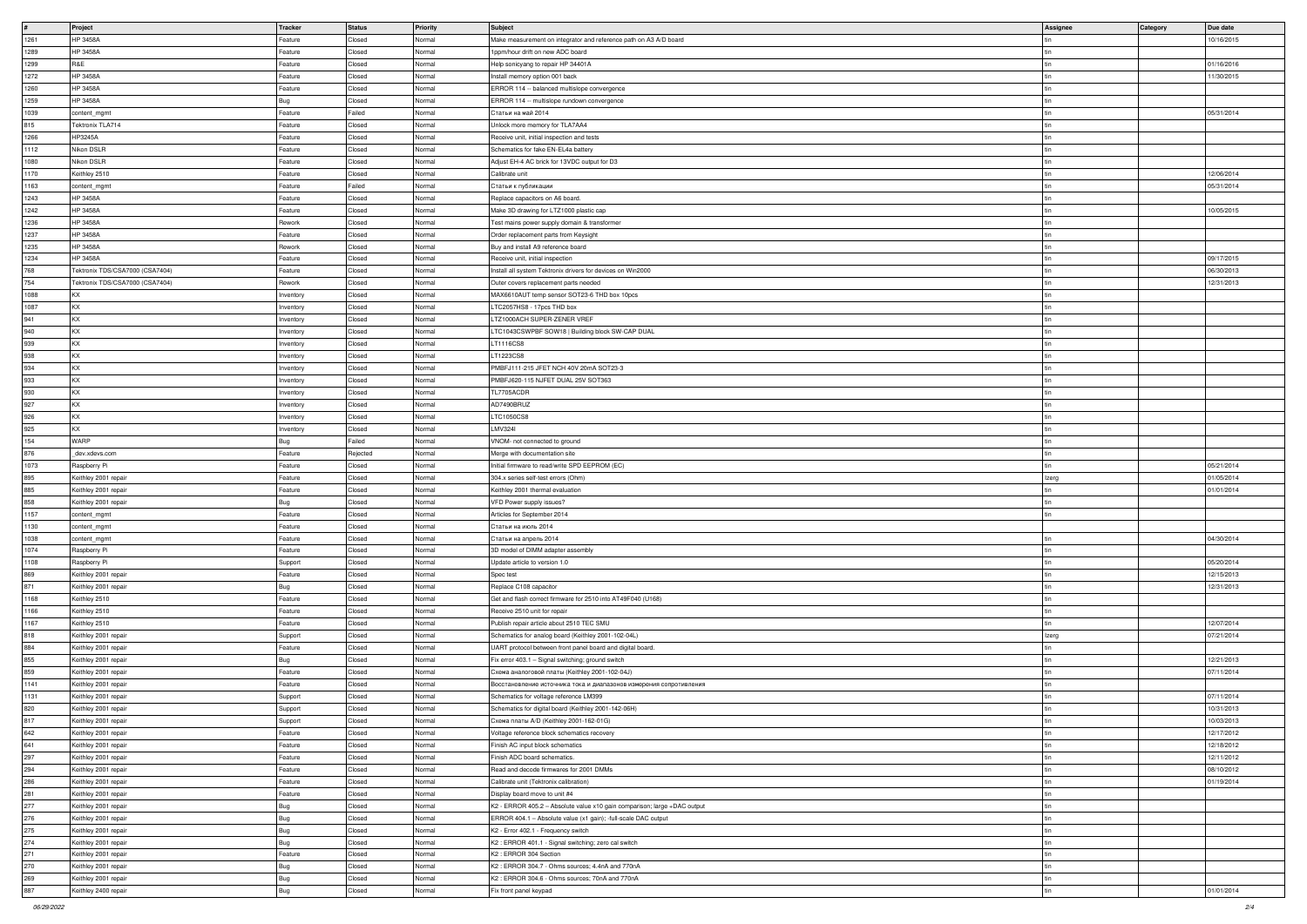|      | <b>Project</b>                   | Tracker    | <b>Status</b> | <b>Priority</b> | Subject                                                                    | <b>Assignee</b> | <b>Category</b> | Due date   |
|------|----------------------------------|------------|---------------|-----------------|----------------------------------------------------------------------------|-----------------|-----------------|------------|
| 268  | Keithley 2001 repair             | Bug        | Closed        | Normal          | K2 : ERROR 105.2 - System trigger bus                                      |                 |                 | 07/22/2012 |
| 1123 | R&E                              | Support    | Closed        | Normal          | Fluke 52 II thermometer calibration - 89020093                             |                 |                 | 06/10/2014 |
| 1126 | dev.xdevs.com                    | Bug        | Closed        | Normal          | Deployment issue with redmine engine                                       |                 |                 |            |
| 1066 | KX                               | Feature    | Closed        | Normal          | VPG resistor for prototype build                                           |                 |                 | 05/31/2014 |
| 973  | Keithley 2002                    | Feature    | Rejected      | Normal          | Request correct repair manual for 2002                                     |                 |                 | 02/28/2014 |
|      |                                  |            |               |                 |                                                                            |                 |                 |            |
| 293  | ALTERA 672 Checkout board repair | Feature    | Closed        | Normal          | Power check - voltage in spec, power good - ok?                            | Izerg           |                 |            |
| 343  | Keithley 2001 repair             | Bug        | Closed        | Normal          | Send K2001 #5 to iZerg                                                     | Izerg           |                 | 10/31/2012 |
| 659  | Keithley 2001 repair             | Bug        | Rejected      | Normal          | Fix Test 412.1 - AC amps switch                                            |                 |                 | 01/13/2013 |
| 342  | Keithley 2001 repair             | Bug        | Closed        | Normal          | Fix FE section on analog board                                             |                 |                 | 09/09/2012 |
| 889  | Keithley 2001 repair             |            | Closed        | Normal          | Replace fan                                                                |                 |                 | 01/05/2014 |
|      |                                  | Bug        |               |                 |                                                                            |                 |                 |            |
| 890  | Keithley 2001 repair             | Support    | Closed        | Normal          | Install DS1245Y for MEM2 option                                            |                 |                 | 01/04/2014 |
| 888  | Keithley 2001 repair             | Feature    | Closed        | Normal          | Send 2001 DMM for calibration to Tektronix Taiwan                          |                 |                 | 01/12/2014 |
| 1106 | Raspberry Pi                     | Feature    | Closed        | Normal          | Add checksum checks/validation function                                    |                 |                 | 05/19/2014 |
| 910  | HP 4263B                         | Feature    | Closed        | Normal          | Replace damaged components                                                 |                 |                 |            |
| 947  | HP 4263B                         | Feature    | Closed        | Normal          | PCB daughter board schematics recovery                                     |                 |                 | 03/02/2014 |
|      |                                  |            |               |                 |                                                                            |                 |                 |            |
| 1070 | Nikon DSLR                       | Feature    | Closed        | Normal          | Initial inspection                                                         |                 |                 | 05/02/2014 |
| 1065 | HP 4263B                         | Support    | Closed        | Normal          | Modify LCR probe according to Agilent connection spec.                     |                 |                 | 04/20/2014 |
| 1072 | Raspberry Pi                     | Feature    | Closed        | Normal          | Make DDR slot adapter for SPD read/write                                   |                 |                 | 05/09/2014 |
| 1090 | Raspberry Pi                     | Feature    | Closed        | Normal          | Install I2C support for RPI                                                |                 |                 |            |
| 1071 | Raspberry Pi                     | Feature    | Closed        | Normal          | Buy Raspberry Pi module                                                    |                 |                 | 04/27/2014 |
|      |                                  |            |               |                 |                                                                            |                 |                 |            |
| 861  | HP 4263B                         | Feature    | Closed        | Normal          | Initial check and repair estimate                                          |                 |                 | 01/11/2014 |
| 907  | HP 4263B                         | Feature    | Rejected      | Normal          | Add option updates for 001 and 002                                         |                 |                 | 01/12/2014 |
| 819  | Keithley 2001 repair             | Support    | Closed        | Normal          | Схема платы передней панели                                                |                 |                 | 10/08/2013 |
| 999  | dev.xdevs.com                    | Support    | Closed        | Normal          | Update redmine to 2.5.0                                                    |                 |                 | 03/15/2014 |
| 998  | KX.                              | Support    | Closed        | Normal          | Order PCBs for VREF A00 module                                             |                 |                 | 03/27/2014 |
|      |                                  |            |               |                 |                                                                            |                 |                 |            |
| 878  | dev.xdevs.com                    | Feature    | Closed        | Normal          | Improve and bug fix for theme / stylesheets.                               |                 |                 | 12/29/2013 |
| 334  | _dev.xdevs.com                   | Bug        | Closed        | Normal          | Stylesheet fix and color updates, fix footer, validate important pages     |                 |                 |            |
| 770  | _dev.xdevs.com                   | Bug        | Closed        | Normal          | Notification emails are lost/not full                                      |                 |                 | 06/03/2013 |
| 639  | HP/Agilent 33120A                | Support    | Closed        | Normal          | Add related documentation                                                  |                 |                 | 11/18/2012 |
| 267  | Tektronix TLA714                 | Feature    | Closed        | Normal          | TEKTRONIX 020-2457-00 COMPRESSION PCB -to- MICTOR ADAPTER                  |                 |                 | 07/10/2012 |
|      |                                  |            |               |                 |                                                                            |                 |                 | 07/16/2012 |
| 266  | Tektronix TLA714                 | Feature    | Closed        | Normal          | [eBay] New in the box Tektronix Tek P6860 Probe Set A2-A3/D2-D3            |                 |                 |            |
| 958  | Keithley 2002                    | Feature    | Closed        | Normal          | Initial inspection for K2002 (331119346214)                                |                 |                 | 02/10/2014 |
| 886  | Keithley 2400 repair             | Support    | Closed        | Normal          | Send 2400 SMU for calibration to Tektronix Taiwan                          |                 |                 | 01/31/2014 |
| 880  | Tektronix TDS/CSA7000 (CSA7404)  | Bug        | Closed        | Normal          | Trigger encoder shaft damaged - replace encoder Bourns EPS1E-F19 S53       |                 |                 |            |
| 753  | Tektronix TDS/CSA7000 (CSA7404)  | Support    | Closed        | Normal          | Receive scope, initial inspection                                          |                 |                 | 05/31/2013 |
|      |                                  |            |               |                 |                                                                            |                 |                 |            |
| 535  | Keithley 2001 repair             | Bug        | Closed        | Normal          | AC voltage select unit fails                                               |                 |                 | 10/21/2012 |
| 638  | HP/Agilent 33120A                | Feature    | Closed        | Normal          | Inspect unit, diagnose and isolate problem                                 |                 |                 |            |
| 693  | Tektronix TLA714                 | Feature    | Closed        | Normal          | Firmware binary for TLA7AA4 5.5.003                                        |                 |                 |            |
| 692  | <b>Tektronix TLA714</b>          | Feature    | Closed        | Normal          | Firmware binary for TLA7AA4 5.8.001                                        |                 |                 |            |
| 759  | Tektronix TDS/CSA7000 (CSA7404)  | Rework     | Closed        | Normal          | Replace HDD, try fresh install windows and Tek software                    |                 |                 | 05/23/2013 |
|      |                                  |            |               |                 |                                                                            |                 |                 |            |
| 860  | HP 4263B                         | Feature    | Closed        | Normal          | Pay for LCR meter                                                          |                 |                 | 12/14/2013 |
| 881  | R&E                              | Support    | Closed        | Normal          | EDC MV106 DC Voltage standard backlog                                      |                 |                 | 12/31/2013 |
| 898  | dev.xdevs.com                    | Feature    | Closed        | Normal          | Added issuefy importer                                                     |                 |                 | 01/05/2014 |
| 894  | Keithley 2001 repair             | Support    | Closed        | Normal          | iZerg Keithley serial number request                                       | Izerg           |                 | 01/05/2014 |
| 840  | Keithley 2001 repair             | Support    | Closed        | Normal          | 3 ADC modules shipped, receive and test rest units                         |                 |                 | 11/09/2013 |
|      | Tektronix TLA714                 |            |               | Normal          | Backup NVRAM on TLA7AA4                                                    |                 |                 | 09/20/2013 |
| 808  |                                  | Feature    | Closed        |                 |                                                                            |                 |                 |            |
| 805  | <b>Tektronix TLA714</b>          | Bug        | Closed        | Normal          | Battery for CMOS died on PC board, date got reset                          |                 |                 | 09/15/2013 |
| 796  | Tektronix TDS/CSA7000 (CSA7404)  | Support    | Closed        | Normal          | Upgrade CPU to Pentium III, add extra memory for NLX board, install DVD-RW |                 |                 |            |
| 795  | Tektronix TDS/CSA7000 (CSA7404)  | Bug        | Closed        | Normal          | Channel 1 out of cal?                                                      |                 |                 |            |
| 794  | Tektronix TDS/CSA7000 (CSA7404)  | <b>Bug</b> | Closed        | Normal          | Channel 2 and 3 not powering Tektronix P7380 probe, not working?           |                 |                 |            |
| 774  | Tektronix TDS/CSA7000 (CSA7404)  | Support    | Closed        | Normal          | Pay for pair of Tektronix P7380 TekConnect differential 8GHz probes        |                 |                 | 06/04/2013 |
|      |                                  |            |               |                 |                                                                            |                 |                 |            |
| 773  | Tektronix TDS/CSA7000 (CSA7404)  | Rework     | Closed        | Normal          | Buy BR1632 3V battery for NVRAM DALLAS replacement with leads              |                 |                 |            |
| 769  | Tektronix TDS/CSA7000 (CSA7404)  | Support    | Closed        | Normal          | Try to run TDS7704B w/o connection between PPC and AQ boards?              |                 |                 | 06/02/2013 |
| 766  | Nikkor lens repair               | Bug        | Closed        | Normal          | Buy replacement parts for 17-35                                            |                 |                 | 05/31/2013 |
| 761  | Tektronix TDS/CSA7000 (CSA7404)  | Rework     | Closed        | Normal          | Replace CD-ROM with DVD-RW drive                                           |                 |                 | 05/23/2013 |
| 760  | Tektronix TDS/CSA7000 (CSA7404)  | Rework     | Closed        | Normal          | Download and write CD-R with Win98/2000                                    |                 |                 | 05/22/2013 |
| 335  | dev.xdevs.com                    | Bug        | Closed        | Normal          | Need elevated rights for plugins and attached files, why?                  |                 |                 |            |
|      |                                  |            |               |                 |                                                                            |                 |                 |            |
| 654  | dev.xdevs.com                    | Feature    | Closed        | Normal          | Knowledge base module added                                                |                 |                 |            |
| 296  | R&E                              | Feature    | Closed        | Normal          | iZerg support package                                                      | Izerg           |                 | 10/03/2012 |
| 772  | Tektronix TDS/CSA7000 (CSA7404)  | Rework     | Closed        | Normal          | Install Windows 2000 SP4 Pro for test                                      |                 |                 |            |
| 670  | dev.xdevs.com                    | Bug        | Closed        | Normal          | Redirects to dummy redmine host when modify items using HTTPS              |                 |                 |            |
| 237  | dev.xdevs.com                    | Feature    | Closed        | Normal          | Integrate graphviz                                                         |                 |                 | 12/25/2011 |
|      |                                  |            |               |                 |                                                                            |                 |                 |            |
| 241  | _dev.xdevs.com                   | Bug        | Rejected      | Normal          | Issue view, top header background upgrade                                  |                 |                 | 12/31/2011 |
| 279  | Keithley 2001 repair             | Feature    | Closed        | Normal          | Schematics RE - analog board                                               |                 |                 | 07/31/2012 |
| 771  | Tektronix TDS/CSA7000 (CSA7404)  | Rework     | Rejected      | Normal          | Install Windows 98 on another HDD for test.                                |                 |                 |            |
| 752  | Tektronix TDS/CSA7000 (CSA7404)  | Feature    | Closed        | Normal          | Pay for scope unit for parts                                               |                 |                 | 05/20/2013 |
| 536  | dev.xdevs.com                    | Feature    | Closed        | Normal          | Update engine to 2.1.x branch                                              |                 |                 |            |
| 230  | ARM-camp                         | Feature    | Closed        | Normal          | Add mercurial DVCS intro to wiki                                           | ARandomOWI      |                 | 12/14/2011 |
|      |                                  |            |               |                 |                                                                            |                 |                 |            |
| 287  | Keithley 2400 repair             | Feature    | Rejected      | Normal          | Calibrate outputs                                                          |                 |                 | 08/11/2012 |
| 264  | dev.xdevs.com                    | Support    | Closed        | Normal          | Update Redmine engine to 1.4.4                                             |                 |                 |            |
| 298  | _dev.xdevs.com                   | Feature    | Closed        | Normal          | Graphviz not working, Error 500                                            |                 |                 |            |
|      |                                  |            |               |                 |                                                                            |                 |                 |            |